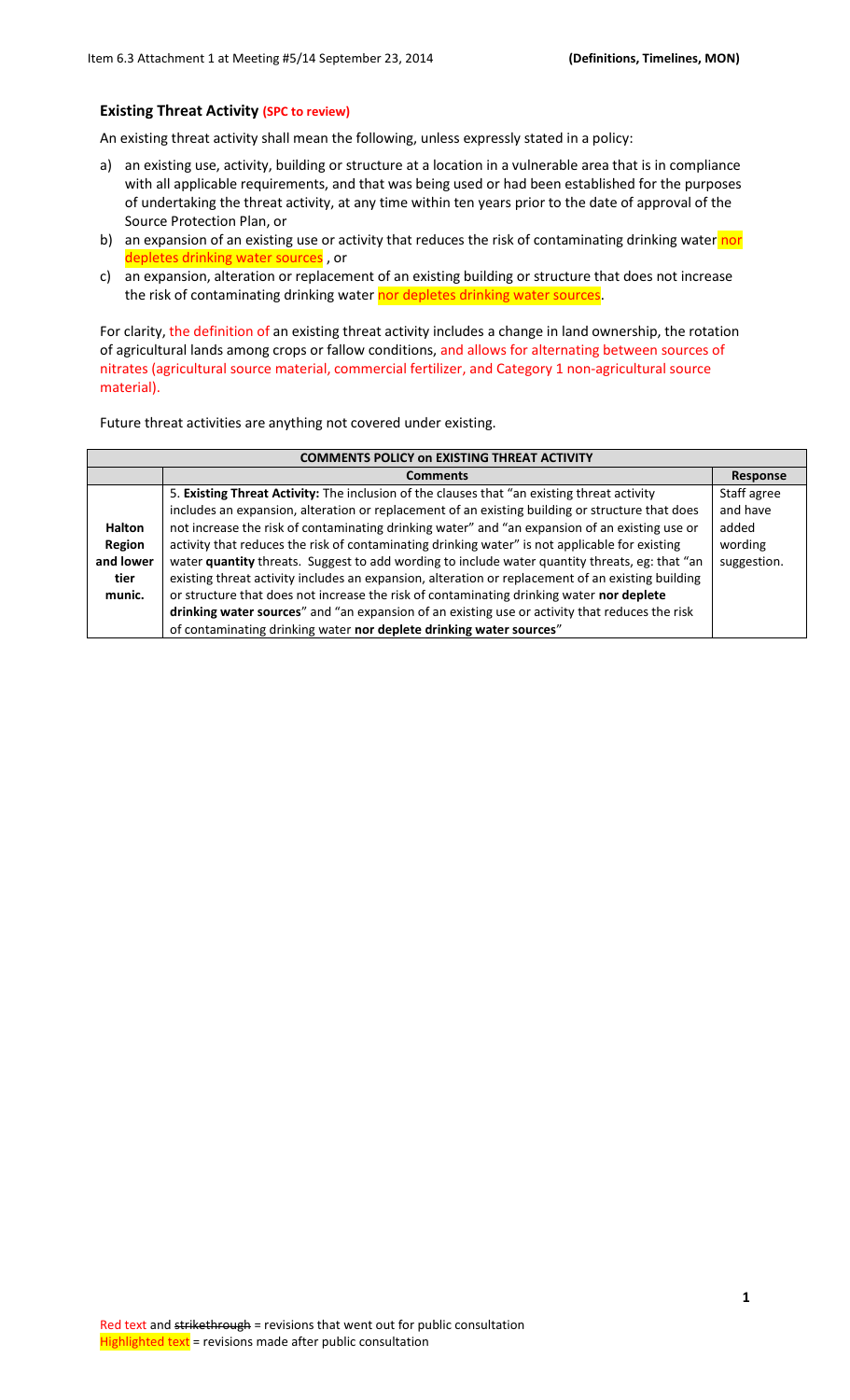## **Transition (Edited – no change to intent)**

"Existing Threat" policies apply to prescribed drinking water threat activities under the following circumstances:

- 1) A drinking water threat activity that is part of a development proposal where a Complete Application (as determined by the municipality or Niagara Escarpment Commission) was made under the Planning Act-<sub>J</sub>or Condominium Act or Niagara Escarpment Planning and Development Act *(NEPDA*) prior to the day the Source Protection Plan comes into effect. The policy for "existing" drinking water threats also applies to any further applications required under the *Planning Act*, *Condominium Act*, or Prescribed Instruments, or a development permit under the *NEPDA*, to implement the development proposal.
- 2) A drinking water threat activity that is part of an application accepted for a Building Permit, which has been submitted in compliance with Division C 1.3.1.3 (5) of the *Ontario Building Code* prior to the day the Source Protection Plan comes into effect.
- 3) A drinking water threat activity that is part of an application accepted for the issuance or amendment of a prescribed instrument prior to the day the source protection plan comes into effect.

|             | <b>COMMENTS ON TRANSITION PROVISION</b>                                                                                                                                                                                                                                                                                                                 |                                 |  |  |
|-------------|---------------------------------------------------------------------------------------------------------------------------------------------------------------------------------------------------------------------------------------------------------------------------------------------------------------------------------------------------------|---------------------------------|--|--|
|             | <b>Comments</b>                                                                                                                                                                                                                                                                                                                                         | <b>Response</b>                 |  |  |
|             | Lands subject to development control under the Niagara Escarpment Planning and<br>Development Act may not require an application under the Planning Act or Condominium Act.                                                                                                                                                                             | Staff agree<br>and have         |  |  |
| <b>MHBC</b> | The proposed revision recognizes development permits under the NEPDA but only in the<br>context of "further applications  to implement the development proposal". The first half of the<br>transition provision should connect the link to applications made under the NEPDA. We<br>recommend the following revision:                                   | added<br>wording<br>suggestion. |  |  |
| Planning    | A drinking water threat activity that is part of a development proposal where a Complete<br>Application (as determined by the municipality or Niagara Escarpment Commission) was made<br>under the Planning Act, or Condominium Act or Niagara Escarpment Planning and Development<br>Act prior to the day the Source Protection Plan comes into effect |                                 |  |  |
|             | The proposed revision would ensure that applications within and outside the area of NEC<br>development control have the same transition provisions.                                                                                                                                                                                                     |                                 |  |  |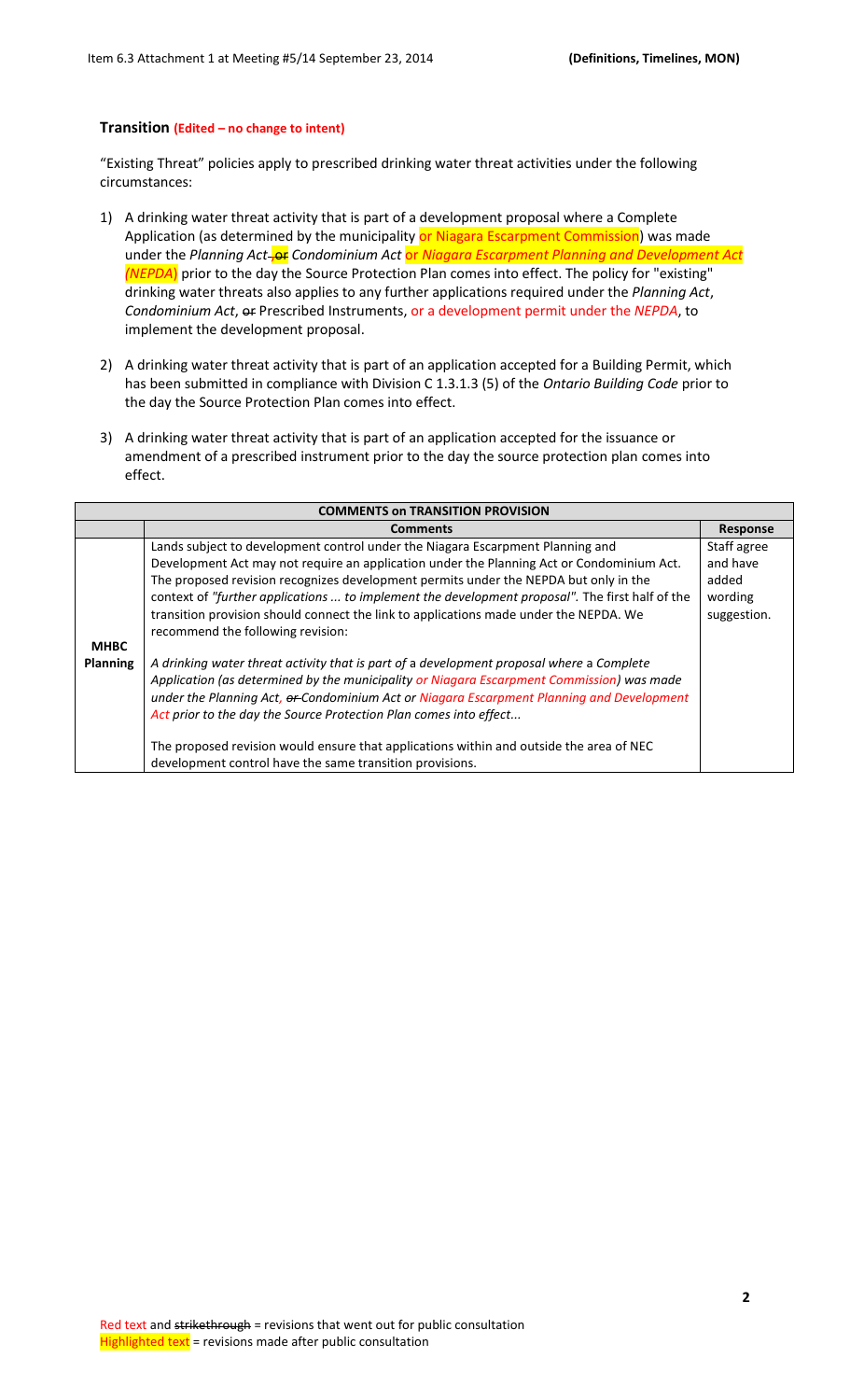## **Table** Error! No text of specified style in document.**-1: Timelines for Policy Implementation (No change)**

| <b>Policy ID</b> | <b>Timelines for Policy Implementation</b>                                                                                                                                                                                                                                                                                   |  |  |  |
|------------------|------------------------------------------------------------------------------------------------------------------------------------------------------------------------------------------------------------------------------------------------------------------------------------------------------------------------------|--|--|--|
|                  | <b>Prescribed Instruments</b>                                                                                                                                                                                                                                                                                                |  |  |  |
| $T-1$            | Prescribed Instruments (existing) shall be reviewed (and amended, as necessary) within 3 years of the date the<br>Source Protection Plan takes effect, or such other date as the Director determines.                                                                                                                        |  |  |  |
| $T-2$            | Prescribed Instruments (existing), where prohibited, shall not be renewed when the current Prescribed Instrument<br>expires, and the significant threat activity to which the Prescribed Instrument pertains, shall cease no later than 5<br>years from the date the Source Protection Plan takes effect.                    |  |  |  |
| $T-3$            | The relevant Ministry shall comply with the Prescribed Instrument policy (future) immediately upon the date the<br>Source Protection Plan takes effect.                                                                                                                                                                      |  |  |  |
|                  | <b>Part IV Tools</b>                                                                                                                                                                                                                                                                                                         |  |  |  |
| $T-4$            | Activities (existing) designated for the purpose of s.57 under the Clean Water Act as prohibited, shall be prohibited<br>by the Risk Management Official within 180 days from the date the Source Protection Plan takes effect as per s.<br>57(2) under the Clean Water Act, unless otherwise specified within the policy.   |  |  |  |
| $T-5$            | Activities (future) designated for the purpose of s.57 under the Clean Water Act are prohibited immediately upon<br>the date the Source Protection Plan takes effect.                                                                                                                                                        |  |  |  |
| T-6              | Activities (existing) designated for the purpose of s.58 under the Clean Water Act, requiring risk management plans,<br>shall be identified and confirmed within 1 year by the Risk Management Official. Risk management plans shall be<br>established within 5 years from the date the Source Protection Plan takes effect. |  |  |  |

|                | <b>COMMENTS POLICY T-6</b>                                                |                                      |  |  |
|----------------|---------------------------------------------------------------------------|--------------------------------------|--|--|
|                | <b>Comments</b>                                                           | Response                             |  |  |
|                | 13. This policy requires the RMO to confirm existing activities requiring | Yes, if the RMO is of the opinion    |  |  |
| Wellington     | RMPs within one year and establish RMPs within five years. It is          | they were existing threat activities |  |  |
| County         | possible that some existing activities may be missed during the initial   | and had been missed. It is up to     |  |  |
| municipalities | confirmation. If this occurs and these activities are noted later, please | the discretion of the RMO.           |  |  |
|                | confirm whether these activities would still be considered existing.      |                                      |  |  |

| $T-7$ | Activities (future) designated for the purpose of s.58 under the Clean Water Act, requiring risk management plans,<br>are prohibited until such time as a risk management plan is approved by the Risk Management Official, immediately<br>upon the date the Source Protection Plan takes effect.                                                                               |  |  |  |  |
|-------|---------------------------------------------------------------------------------------------------------------------------------------------------------------------------------------------------------------------------------------------------------------------------------------------------------------------------------------------------------------------------------|--|--|--|--|
|       | <b>Land Use Planning</b>                                                                                                                                                                                                                                                                                                                                                        |  |  |  |  |
| $T-8$ | Official plans and zoning by laws shall be amended for conformity with the Source Protection Plan within 5 years<br>from the date the Source Protection Plan takes effect, or at the time of the next review in accordance with s.26 of<br>the Planning Act, whichever occurs first. Zoning by-laws shall be amended within 3 years after the approval of the<br>official plan. |  |  |  |  |
| $T-9$ | Planning approval authorities shall comply conform with the policy immediately upon on the date the Source<br>Protection Plan takes effect.                                                                                                                                                                                                                                     |  |  |  |  |

|                                        | <b>COMMENTS POLICY T-9</b>                                                                                                                                               |                                                                                                                                                                     |  |
|----------------------------------------|--------------------------------------------------------------------------------------------------------------------------------------------------------------------------|---------------------------------------------------------------------------------------------------------------------------------------------------------------------|--|
|                                        | Comments                                                                                                                                                                 | <b>Response</b>                                                                                                                                                     |  |
| Wellington<br>County<br>municipalities | 14. Suggest changing wording from Planning Authorities to<br>Planning decisions. Also could you please clarify the legal<br>effect of the change from comply to conform. | There is no change in legal effect of the policy,<br>conform is the proper wording to use with<br>reference to Land Use Planning as per MOE's<br>previous comments. |  |

|        | <b>Education and Outreach, Incentives, Research</b>                                                                                                            |  |  |  |
|--------|----------------------------------------------------------------------------------------------------------------------------------------------------------------|--|--|--|
| $T-10$ | Education and outreach (materials, programs, etc.) shall be developed and implemented within 2 years from the<br>date the Source Protection Plan takes effect. |  |  |  |

|                                        | <b>COMMENTS POLICY T-10</b>                                                                                                                                                                                                                                                                                                                                                                                        |                                                                                                                                                                                                                                        |  |  |
|----------------------------------------|--------------------------------------------------------------------------------------------------------------------------------------------------------------------------------------------------------------------------------------------------------------------------------------------------------------------------------------------------------------------------------------------------------------------|----------------------------------------------------------------------------------------------------------------------------------------------------------------------------------------------------------------------------------------|--|--|
|                                        | <b>Comments</b>                                                                                                                                                                                                                                                                                                                                                                                                    | Response                                                                                                                                                                                                                               |  |  |
| Wellington<br>County<br>municipalities | 15. In Wellington County, there will be five source protection plans<br>to implement. Where possible, consistency between the<br>requirements and timing of the policies in the source protection<br>plans will greatly aid the implementation efforts of the Wellington<br>County municipalities. As such, consistency between the education<br>timing policies within the Credit and the Grand SP Plans would be | The CTC SPC have made best efforts to<br>coordinate policies with neighbouring<br>SPAs. As the CTC SPP will be submitted<br>before the Lake Erie SPP, Lake Erie<br>staff are encouraged to review the CTC<br>policies for consistency. |  |  |
|                                        | helpful.                                                                                                                                                                                                                                                                                                                                                                                                           |                                                                                                                                                                                                                                        |  |  |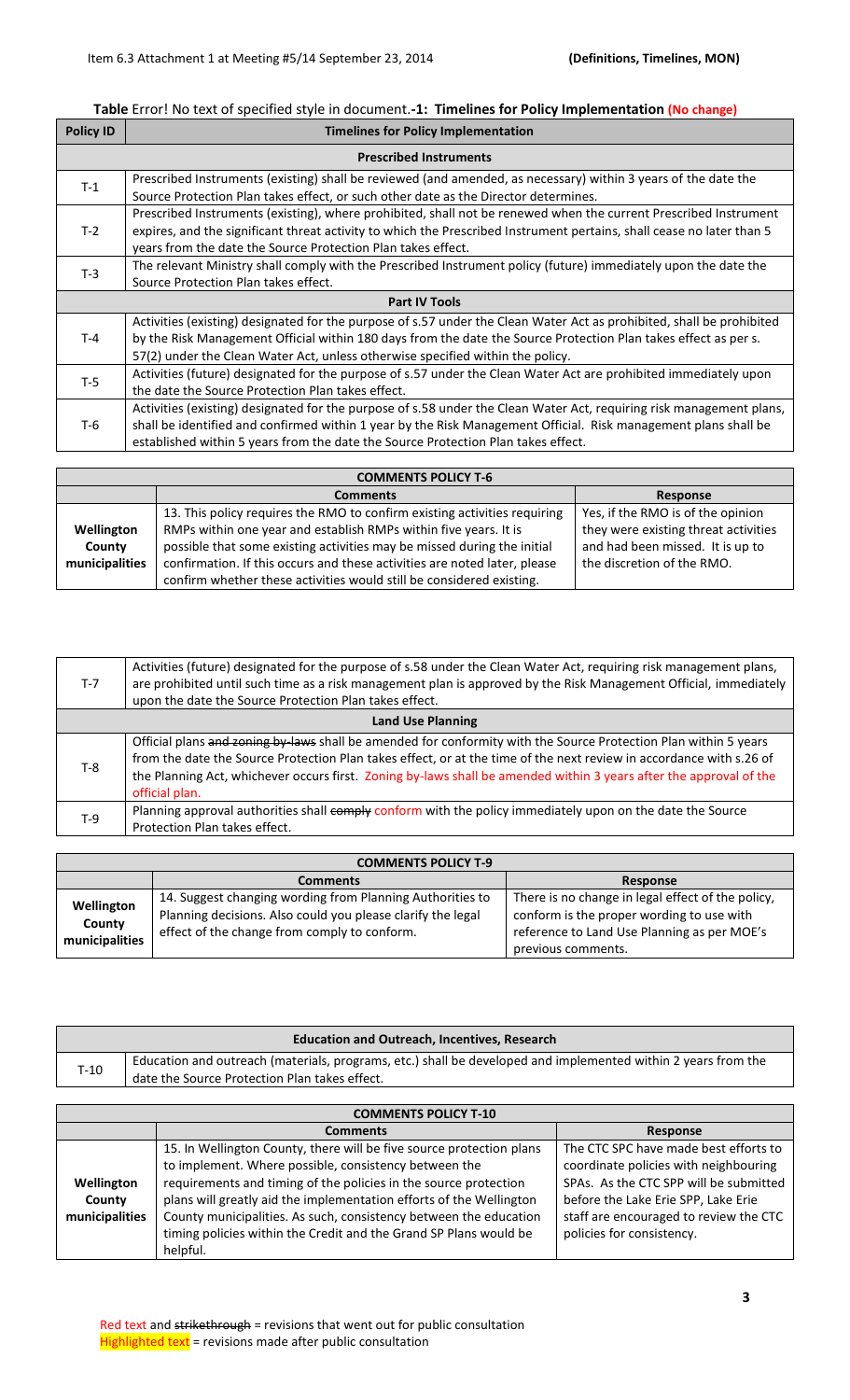| $T-11$ | Incentives shall be considered within 2 years from the date the Source Protection Plan takes effect.            |  |  |  |
|--------|-----------------------------------------------------------------------------------------------------------------|--|--|--|
| $T-12$ | Research shall be initiated within 2 years from the date the Source Protection Plan takes effect, contingent on |  |  |  |
|        | funding.                                                                                                        |  |  |  |
|        | <b>Specify Action</b>                                                                                           |  |  |  |
| $T-13$ | A prioritized maintenance inspection program shall be in effect no later than January 2017.                     |  |  |  |
| $T-14$ | The policy shall be complied with within 180 days from the date the Source Protection Plan takes effect.        |  |  |  |
| $T-15$ | The policy shall be considered within 2 years from the date the Source Protection Plan takes effect.            |  |  |  |
| $T-16$ | The policy shall be initiated within 2 years from the date the Source Protection Plan takes effect.             |  |  |  |
| $T-17$ | The policy shall be implemented within 2 years from the date the Source Protection Plan takes effect.           |  |  |  |
| $+17$  |                                                                                                                 |  |  |  |
| $T-18$ | The policy shall be implemented immediately upon the date the Source Protection Plan takes effect.              |  |  |  |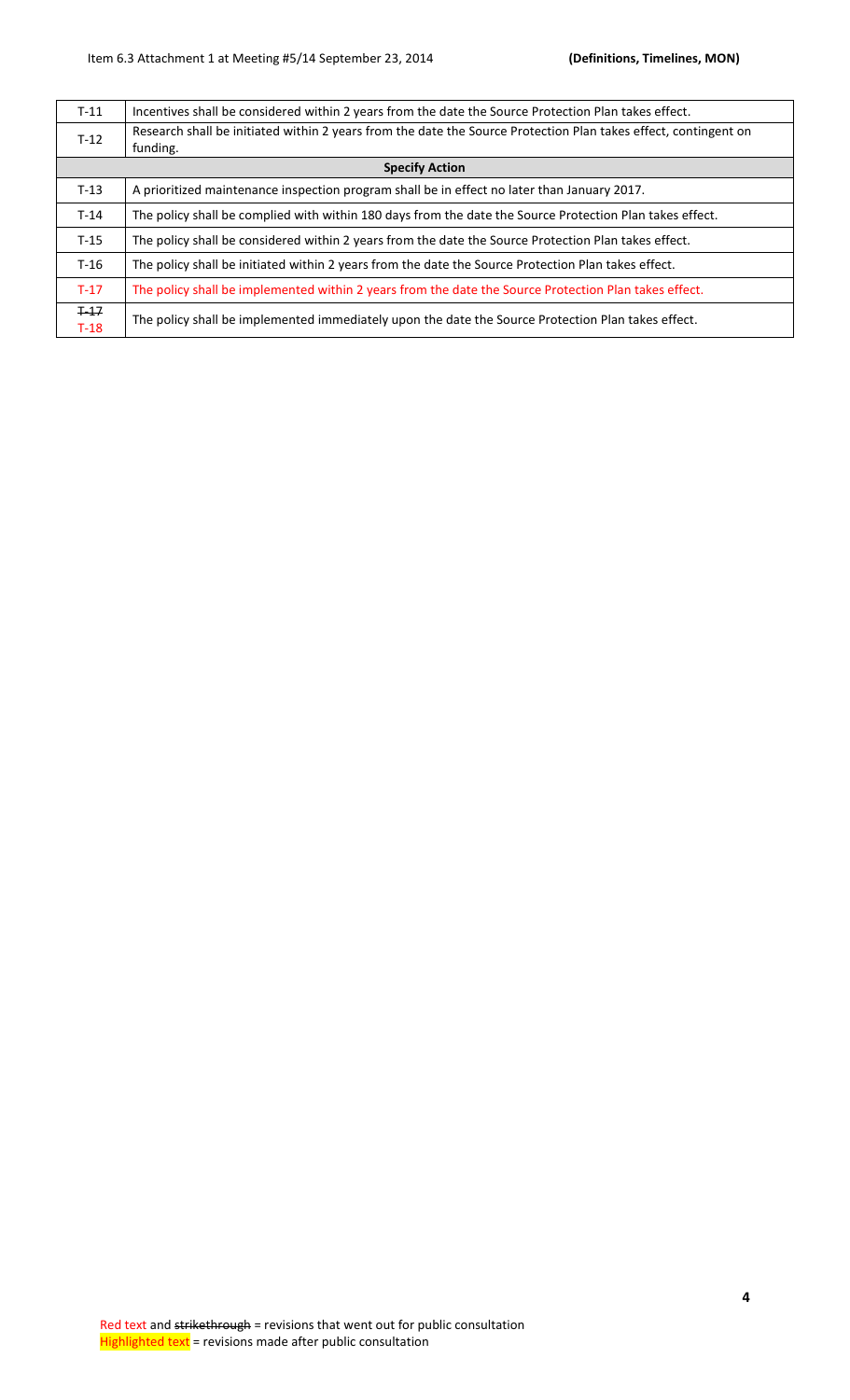| <b>Policy</b> | Implementing | Legal<br><b>Effect</b> | <b>Monitoring Policy</b>                                                                                                                                                | <b>Related</b><br><b>Policies</b> |
|---------------|--------------|------------------------|-------------------------------------------------------------------------------------------------------------------------------------------------------------------------|-----------------------------------|
| ID            | <b>Body</b>  |                        |                                                                                                                                                                         |                                   |
|               |              |                        | The municipality or planning approval authority shall, by February 1 of each year, prepare and submit a report equivalent to Section 65 of O. Reg. 287/07 under the     |                                   |
| MON-1         |              |                        | Clean Water Act, 2006 to the Source Protection Authority on the actions taken in the previous calendar year to achieve the outcomes of the source protection policy.    | <b>See</b>                        |
| <b>No</b>     | Municipality |                        | Where applicable, municipal planning authorities shall provide a copy of the notice of adoption of amendments to official plans and/or zoning by laws. Reporting shall  | Explanatory                       |
| change        |              |                        | include information related to the effectiveness of the policies in ensuring a threat ceases to be, or does not become significant, and any actions required to respond | <b>Notes</b>                      |
|               |              |                        | to a drinking water threat during the reporting period.                                                                                                                 |                                   |

|                                  | <b>COMMENTS POLICY MON-1</b>                                                                                                                                                                                                                                                                                                                                                                                                                          |                                                                                                                                                                                      |  |  |  |
|----------------------------------|-------------------------------------------------------------------------------------------------------------------------------------------------------------------------------------------------------------------------------------------------------------------------------------------------------------------------------------------------------------------------------------------------------------------------------------------------------|--------------------------------------------------------------------------------------------------------------------------------------------------------------------------------------|--|--|--|
|                                  | <b>Comments</b>                                                                                                                                                                                                                                                                                                                                                                                                                                       | Response                                                                                                                                                                             |  |  |  |
| <b>Halton Region</b>             | 36. Municipalities will report on metrics according to Clean Water Act Section 65 as mandated for Part IV policies. With respect to reporting<br>information related to the policy effectiveness for other (i.e. non-Part IV) policies, the monitoring policies do not establish outcome based<br>metrics to demonstrate the effectiveness of the policies. In other words, municipalities can report on the effectiveness of non-Part IV policies to | Agree that there is value in having an ongoing<br>collaboration in developing more information about<br>what should be included in the monitoring report and                         |  |  |  |
| and lower tier<br>municipalities | the degree which established outcome based metrics are available for use.<br>It is suggested that studies be conducted to determine which metrics are best suited to determine policy effectiveness. It is recognised that such<br>a study takes time and resources, so it could be an ongoing collaborative effort between various stakeholder organizations including SPAs,<br>municipalities, etc.                                                 | this is a matter for the implementation phase.<br>Monitoring reports that provide information useful to<br>SPCs, SPAs, municipalities, etc. is a good idea to be<br>carried forward. |  |  |  |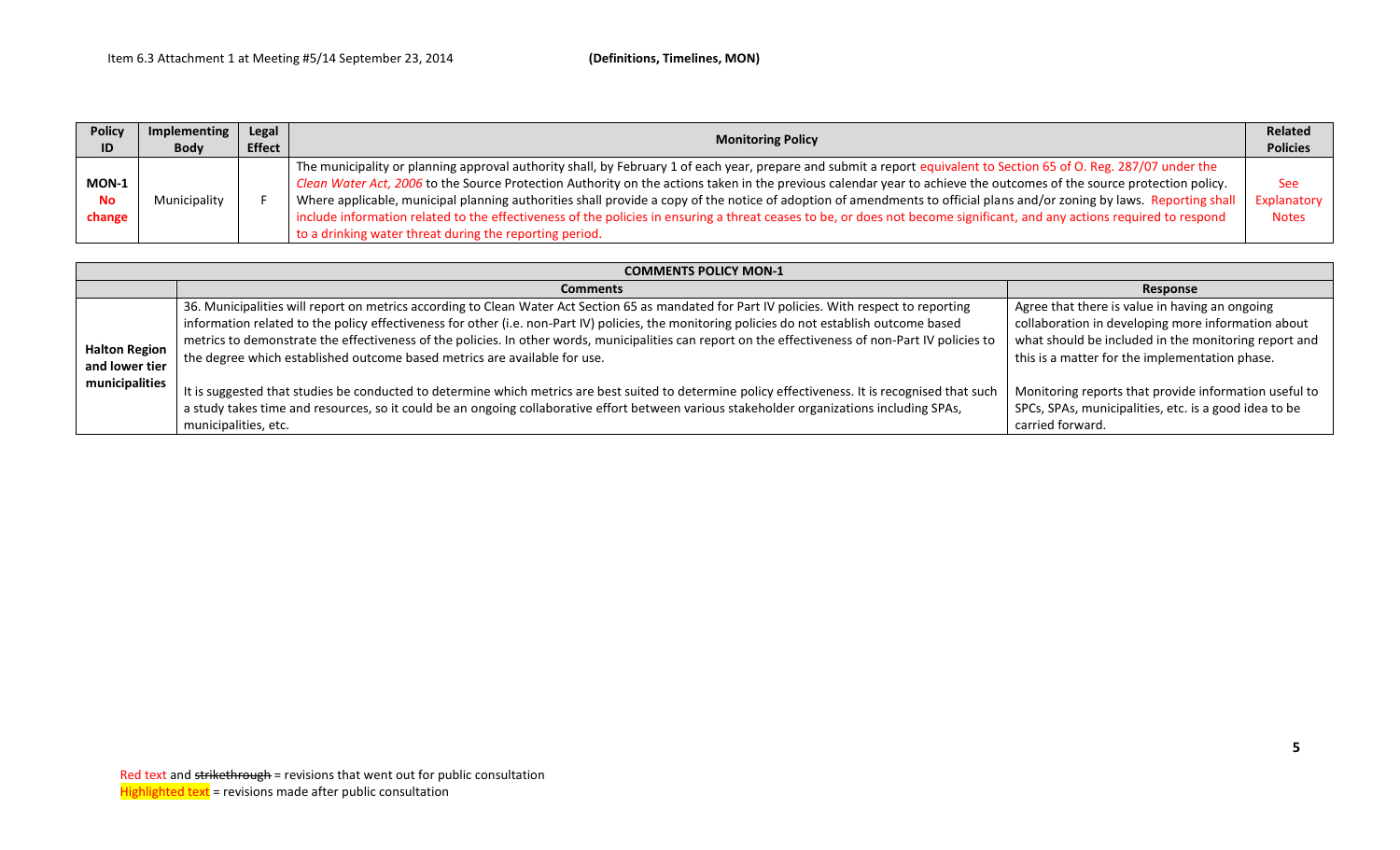| <b>Policy</b>                | Implementing | Legal         | <b>Monitoring Policy</b>                                                                                                                                                                                                                                                                                                                                                                                                                                                                                                                              | Related         |
|------------------------------|--------------|---------------|-------------------------------------------------------------------------------------------------------------------------------------------------------------------------------------------------------------------------------------------------------------------------------------------------------------------------------------------------------------------------------------------------------------------------------------------------------------------------------------------------------------------------------------------------------|-----------------|
| ID                           | <b>Body</b>  | <b>Effect</b> |                                                                                                                                                                                                                                                                                                                                                                                                                                                                                                                                                       | <b>Policies</b> |
| MON-2<br><b>No</b><br>change | <b>RMO</b>   |               | The risk management official shall, by February 1 of each year, undertake the reporting requirements specified in Section 65 of O. Reg. 287/07 under the Clean Water Act, 1<br>2006 on the actions taken in the previous calendar year to achieve the outcomes of the source protection policy. Reporting shall include information related to the<br>effectiveness of the policies in ensuring a threat ceases to be, or does not become significant, and any actions required to respond to a drinking water threat during the<br>reporting period. |                 |

| <b>COMMENTS POLICY MON-2</b>           |                                                                                                                                                                  |                                          |  |
|----------------------------------------|------------------------------------------------------------------------------------------------------------------------------------------------------------------|------------------------------------------|--|
|                                        | <b>Comments</b>                                                                                                                                                  | Response                                 |  |
| Wellington<br>County<br>municipalities | 3. It is recommended, in conjunction with comments under GEN-5 and MON-4 that the RMOs be requested to provide a list of the inspections completed               | Comment noted. We agree that the kind    |  |
|                                        | including date of inspection, address, municipality and RMP or file reference number in the report provided under MON-2. This list could be provided as an       | of information that has been identified  |  |
|                                        | appendix to the report to the lead SPA, allowing the lead SPA to forward this list to the provincial regulatory authorities for information. This information,   | would be useful and we will add material |  |
|                                        | provided in the winter of every year, would be useful to inform the provincial regulatory authorities on recent RMO inspections in their areas and assist in     | to explanatory document.                 |  |
|                                        | work planning for their inspections. It is noted that under Section 65 of O. Reg. 287/07 that location of inspections is not a required part of the report while |                                          |  |
|                                        | locations for other aspects of the report (ie RMPs, orders etc.) is required. Please note that there may be Freedom of Information constraints in sharing this   |                                          |  |
|                                        | type of information but, if possible, the sharing of inspection locations between RMOs and provincial regulatory authorities would be useful in implementing     |                                          |  |
|                                        | the Source Protection Plans and should be considered as additions to policies MON-2 and MON-4.                                                                   |                                          |  |

| <b>Policy</b> | Implementing | Legal         | <b>Monitoring Policy</b>                                                                                                                                                   |  |
|---------------|--------------|---------------|----------------------------------------------------------------------------------------------------------------------------------------------------------------------------|--|
| ID            | <b>Body</b>  | <b>Effect</b> |                                                                                                                                                                            |  |
| MON-3         |              |               | The source protection authority shall include in the annual report pursuant to s.46 under the Clean Water Act, 2006, documentation on the risk reduction efforts they      |  |
| No.           | <b>SPA</b>   |               | administered throughout the year. Reporting shall include information related to the effectiveness of the policies in ensuring a threat ceases to be, or does not become   |  |
| change        |              |               | significant, and any actions required to respond to a drinking water threat during the reporting period.                                                                   |  |
| MON-4         | Provincial   |               | The provincial ministry shall, by February 1 of each year, prepare and submit a report to the Source Protection Authority on the actions taken in the previous calendar    |  |
| Νo            |              |               | year to achieve the outcomes of the source protection policy. Reporting shall include information related to the effectiveness of the policies in ensuring a threat ceases |  |
| change        | Ministry     |               | to be, or does not become significant, and any actions required to respond to a drinking water threat during the reporting period.                                         |  |

| <b>COMMENTS POLICY MON-4</b> |                                                                                                                                                                 |                                           |  |
|------------------------------|-----------------------------------------------------------------------------------------------------------------------------------------------------------------|-------------------------------------------|--|
|                              | <b>Comments</b>                                                                                                                                                 | Response                                  |  |
|                              | 2. Regulatory authority inspections for Prescribed Instruments (PIs) and Monitoring. It is noted that the provincial regulatory authorities responsible for PIs | Comment noted. In the report received     |  |
|                              | are requested (have regard for) to confirm implementation of PI conditions within three years and conduct follow-up inspections within five years. GEN-5 is     | for MON-4 policies we would like the      |  |
| Wellington                   | subject to monitoring policy MON-4, it would be useful if the provincial regulatory authority provided a list of the inspections completed including date of    | information to be useful for the RMO as   |  |
| County                       | inspection, address, municipality and PI reference number in the report provided under MON-4 to the lead SPA. This list could be provided as an appendix to     | well. Will include details in Explanatory |  |
| municipalities               | the report, allowing the lead SPA to forward this list to the RMOs for information. This information, provided in the winter of every year, would be useful to  | Notes.                                    |  |
|                              | inform RMOs on recent inspections in their municipalities and assist in work planning for RMP inspections. Similarly, a list of municipal inspections could be  |                                           |  |
|                              | provided through the lead SPA to the provincial regulatory authorities (see comment under MON-2).                                                               |                                           |  |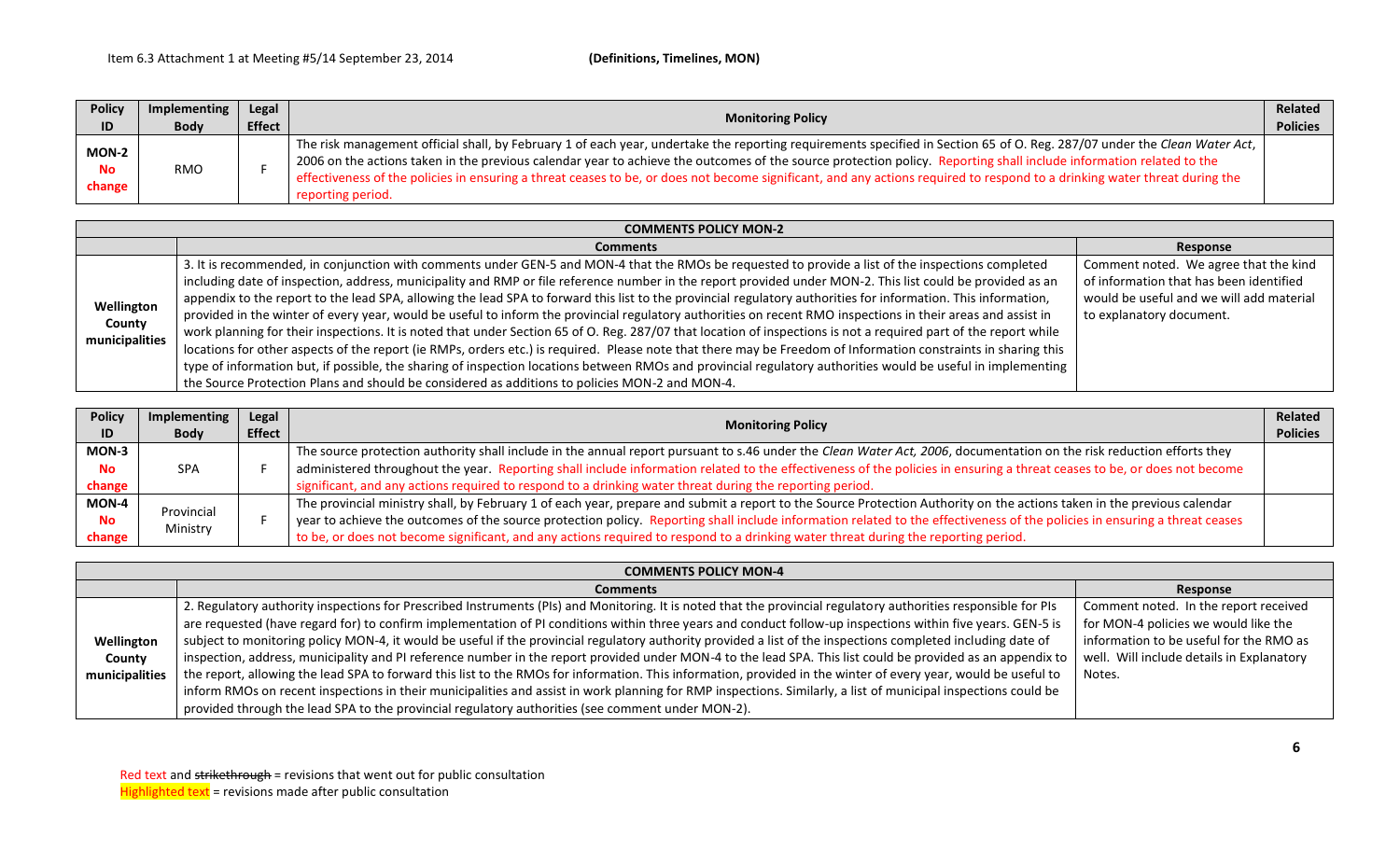| <b>GENERAL COMMENTS</b> |                                                                                                                                                                                                                                                                                                                                                                                                                                                                                                                                                                                                                                                                                                                                                                                                                                                                                                                                                                                                                                                                                                                                                                                                                                                                                                                                                                                                                                                                                                                                                                                                                                                                                                               |                                                                                                                                                                                                                                                                                                                                                                                                                                                                                                                                                                                                                                                                                                                    |  |
|-------------------------|---------------------------------------------------------------------------------------------------------------------------------------------------------------------------------------------------------------------------------------------------------------------------------------------------------------------------------------------------------------------------------------------------------------------------------------------------------------------------------------------------------------------------------------------------------------------------------------------------------------------------------------------------------------------------------------------------------------------------------------------------------------------------------------------------------------------------------------------------------------------------------------------------------------------------------------------------------------------------------------------------------------------------------------------------------------------------------------------------------------------------------------------------------------------------------------------------------------------------------------------------------------------------------------------------------------------------------------------------------------------------------------------------------------------------------------------------------------------------------------------------------------------------------------------------------------------------------------------------------------------------------------------------------------------------------------------------------------|--------------------------------------------------------------------------------------------------------------------------------------------------------------------------------------------------------------------------------------------------------------------------------------------------------------------------------------------------------------------------------------------------------------------------------------------------------------------------------------------------------------------------------------------------------------------------------------------------------------------------------------------------------------------------------------------------------------------|--|
|                         | <b>Comments</b>                                                                                                                                                                                                                                                                                                                                                                                                                                                                                                                                                                                                                                                                                                                                                                                                                                                                                                                                                                                                                                                                                                                                                                                                                                                                                                                                                                                                                                                                                                                                                                                                                                                                                               | Response                                                                                                                                                                                                                                                                                                                                                                                                                                                                                                                                                                                                                                                                                                           |  |
| <b>MOECC</b>            | 6. We note that the July 2014 draft of the policies included an expanded rationale for each policy. However, the updated rationales are not robust<br>enough for policies where there has been extensive discussion and review by the committee, extensive discussion with the municipalities, or where<br>there is the potential for impacts to existing activities, etc.<br>The Technical Bulletin on the Explanatory Document dated February18, 2011 outlines what is required in the Explanatory Document. A summary from<br>the bulletin is provided below:<br>An explanation of the source protection committee's policy decisions.<br>The reasons that s.57 prohibition is used to address the risk of an existing activity.<br>A statement indicating that the committee is of the opinion that non-regulatory measures are sufficient to address significant threats, when<br>used as a standalone policy tool.<br>A summary of comments received and an explanation of how they affected policy development.<br>$\bullet$<br>A summary of how financial implications may have affected policy decisions.<br>An explanation of how climate change considerations may have impacted policies.                                                                                                                                                                                                                                                                                                                                                                                                                                                                                                         | Additional information will be provided in the<br><b>Explanatory Document.</b>                                                                                                                                                                                                                                                                                                                                                                                                                                                                                                                                                                                                                                     |  |
| <b>MOECC</b>            | 7. Halton Region has expressed concern regarding the policy approaches in the plan that addresses activities that contribute to nitrate issues, including<br>policies that prohibit future activities in ICAs. The Ministry recognizes the efforts the SPA and committee have undertaken to address Halton's<br>concerns, but cannot consider these concerns to have been resolved until we have reviewed Halton Region's comments on the draft July 2014 policies<br>provided during the current consultation period. We continue to expect the committee to thoroughly consider Halton's concerns. Where the<br>committee does not update a policy to reflect Halton's concerns, the committee must provide a summary of the analysis of the concern, the potential<br>impacts of the policies and the rationale for addressing Halton's concerns and amending policies in the policy rationales in the Explanatory Document.                                                                                                                                                                                                                                                                                                                                                                                                                                                                                                                                                                                                                                                                                                                                                                               | Comment noted.                                                                                                                                                                                                                                                                                                                                                                                                                                                                                                                                                                                                                                                                                                     |  |
| Township of<br>Amaranth | 1. Council question the mapping of the wells and the various "cones of influence" for ongoing development and land use, including agriculture. It was<br>also noted that the Township has not yet received the final Pilot Study with respect to the recent Tier 3 study, which would address the Brown Well (in<br>Amaranth) and climate change, and could change the dynamics of the entire source protection area.<br>2. Council are concerned with the "threat circles" extending so far, even into different watershed, and question how that will impact development<br>going forward. Will development located in the CTC area, but receiving water from the Lake Erie Source Protection Area (GRCA) be expected to return<br>water back to the Grand? It is a fact that the surface and groundwater boundaries differ, so whose regulations will apply? Again/still there is concern<br>about the inconsistencies of policies in the various Source Protection Plan areas, and the effective administration and implementation of the policies.<br>3. Council questions the role of the County, who are directed through the proposed plan to have policies, but who have not to date been a part of the<br>source protection plan process.<br>4. Council also feels that agriculture is the "big loser" in this process, and that the identification of agriculture as a threat, and the extension of the<br>"circles" will have a negative impact, especially for those operations that will be impacted by more than one source protection plan.<br>In summary, the Township of Amaranth continues to be concerned about the inconsistency of policies between watersheds/source protection areas; | 1. The final report was provided to all of the area<br>municipalities in August of 2014.<br>2. The policies that apply depend on which SPA the<br>land is in. The matter of WHPAs extending across<br>SPA boundaries and multiple SPAs within a<br>municipality has been previously noted. Staff will<br>provide support to municipalities to identify which<br>policies apply where.<br>3. The County of Dufferin is currently developing its<br>first official plan. As a result, Dufferin County has a<br>role in source protection planning and have recently<br>begun to attend meetings and participate. The<br>County has also received SMPIF funding from the<br>province to help them get ready for their |  |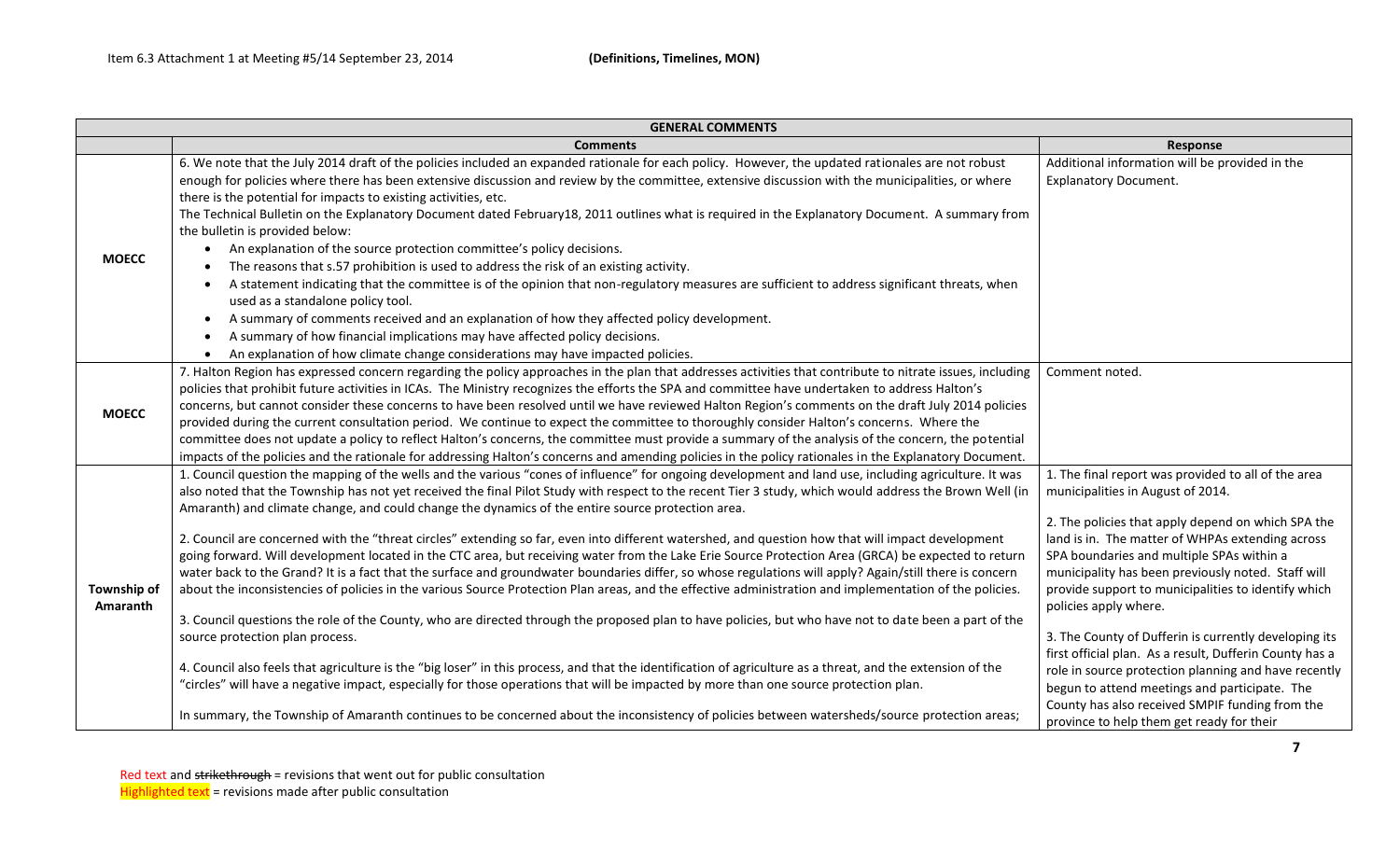|                         | the timing of conformity and the resulting financial and staff resource impacts; the impacts on agriculture and the treatment of agriculture within the<br>plans; the inclusion of the County of Dufferin with respect to source protection policies, yet no involvement to date; administration and<br>implementation of the plans especially since the Township has three source protection areas to address; and the imposition of unmanageable and<br>onerous restrictions on both municipalities and the residents.<br>There seems to be an assumption that municipalities have not managed their planning and land development appropriately, and therefore need these<br>prescriptive policies and procedures in place in order to ensure that they are responsible stewards of the land and resources. This is most definitely<br>not the case. The Township of Amaranth has always been a responsible steward of the land and resources, through their Official Plan, and normal<br>planning practices. | implementation role.<br>4. Within the CTC portion of Amaranth most of the<br>land where significant threat policies apply are in<br>fact designated industrial although they may be<br>under current agricultural activity. |
|-------------------------|------------------------------------------------------------------------------------------------------------------------------------------------------------------------------------------------------------------------------------------------------------------------------------------------------------------------------------------------------------------------------------------------------------------------------------------------------------------------------------------------------------------------------------------------------------------------------------------------------------------------------------------------------------------------------------------------------------------------------------------------------------------------------------------------------------------------------------------------------------------------------------------------------------------------------------------------------------------------------------------------------------------|-----------------------------------------------------------------------------------------------------------------------------------------------------------------------------------------------------------------------------|
|                         | Further to the distribution of the Notification of Consultation on Amended Proposed Source Protection Plan and comments due by today, I wish to<br>advise that the Township of East Garafraxa continue to be concerned with the apparent inconsistency of policies between the various Source<br>Protection Regions, not only in presentation but also the anticipated difficulty with the implementation of such policies in the Township Official Plan.<br>As previously noted in our comments, we are concerned that the development and application of different policies in the Official Plan for different<br>Source Protection Areas/Regions will become an administrative nightmare, and that the potential for error and for unfair imposition of restrictions on<br>the public will increase.                                                                                                                                                                                                          | See responses above regarding Township of<br>Amaranth comments.                                                                                                                                                             |
| Township of<br>East     | We also are still concerned regarding the treatment of agriculture, and the assumption that agriculture is a threat, when most farm operations are<br>already governed by nutrient management plans and best practices, and already have in place many plans and programmes that are being included as<br>policies under the Source Protections Plans.                                                                                                                                                                                                                                                                                                                                                                                                                                                                                                                                                                                                                                                           |                                                                                                                                                                                                                             |
| Garafraxa               | There are also instances wherein the County of Dufferin is being directed to have source protection policies, but to date the County has not been party<br>to source water protection, and still do not have a County Official Plan. We therefore question what their role is with respect to the Source Protection<br>Plans.                                                                                                                                                                                                                                                                                                                                                                                                                                                                                                                                                                                                                                                                                    |                                                                                                                                                                                                                             |
|                         | The Township continues to be concerned regarding implementation and enforcement of Source Protection Plan policies, and the undue burden on<br>municipalities and residents, especially financial, that may result. The timing for bringing Official Plans and other planning documents into conformity<br>needs to be considered carefully, as for many smaller municipalities, like East Garafraxa, staff resources as well as funds are not readily available to<br>administer and implement these policies. Having said that, the Township has always been a responsible steward of the land, and many of the<br>proposed policies already exist and are being implemented, through normal planning practices, without the need for them to be prescribed.                                                                                                                                                                                                                                                   |                                                                                                                                                                                                                             |
|                         | The Region has been an active participant in the development of the CTC SPP and has provided comments at each consultation window. We have<br>made numerous suggestions to the Province which we feel would improve the consistency and streamline implementation of the SPP being developed<br>by SPCs province-wide. These include recommendations to the Province such as:                                                                                                                                                                                                                                                                                                                                                                                                                                                                                                                                                                                                                                    | Comment noted.                                                                                                                                                                                                              |
| Durham<br><b>Region</b> | Extending the Nutrient Management Act, 2002 to cover all farms in significant threat areas and include NASM;<br>$\bullet$<br>Requesting OMAFRA and MOECC to establish and enforce an integrated farm risk management plan to manage all agricultural threats;<br>Exempting from appeal all amendments to Official Plans made to achieve compliance with a SPP;                                                                                                                                                                                                                                                                                                                                                                                                                                                                                                                                                                                                                                                   |                                                                                                                                                                                                                             |
|                         | Continuing grants and incentives under the ODWSP; and<br>Providing provincial funding to assist all municipalities who have been downloaded the risk management function with significant start-up<br>expenses and implementation costs.                                                                                                                                                                                                                                                                                                                                                                                                                                                                                                                                                                                                                                                                                                                                                                         |                                                                                                                                                                                                                             |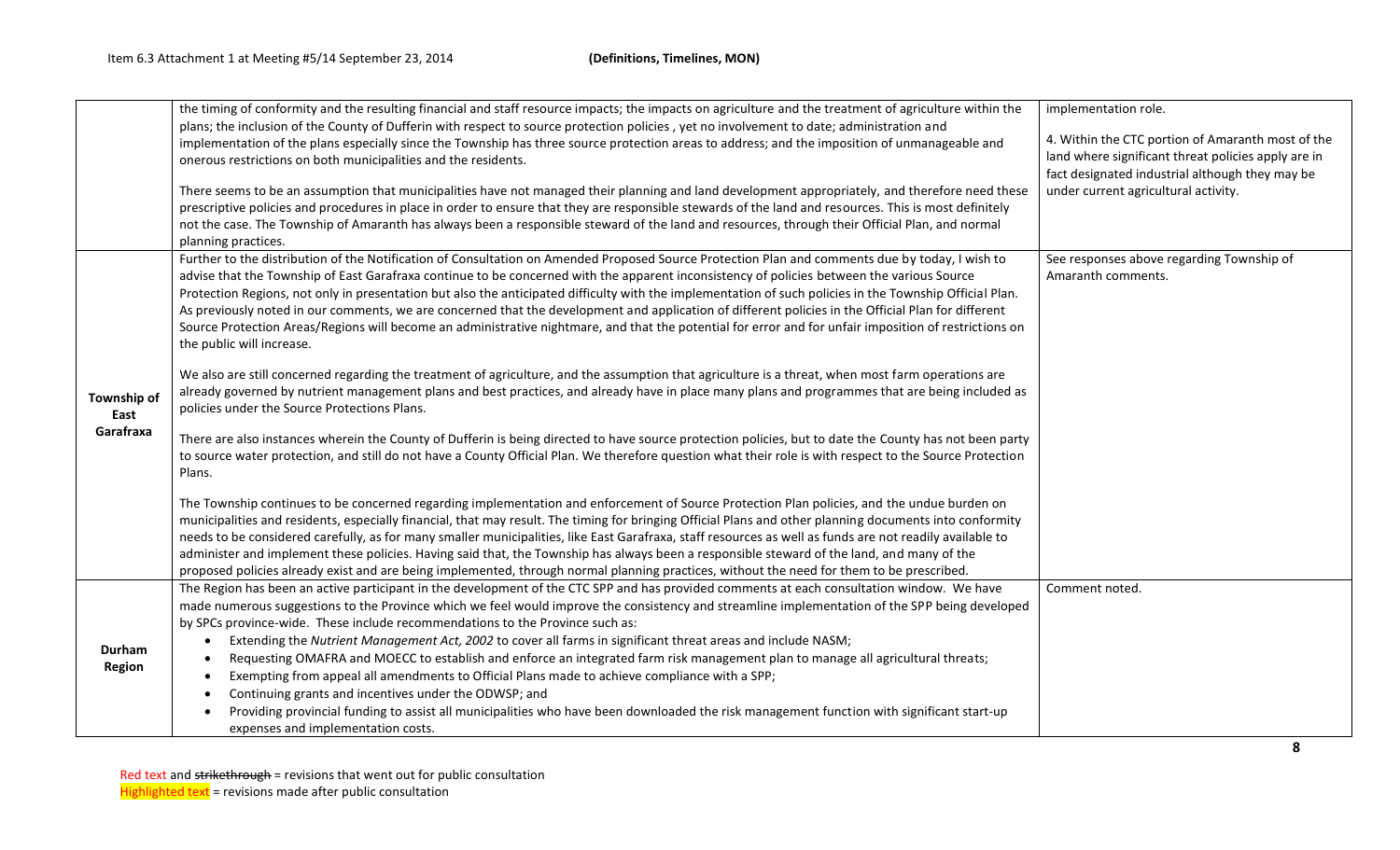| Durham<br>Region                                                   | The Region faces significant start-up expenses and downloaded costs for implementing SPPs. The Province should provide funding to municipalities to<br>support the associated implementation costs.<br>Property owners located in significant threat areas may also be faced with the costs to comply with SPP policies. Owners should have access to grants<br>and incentives under the ODWSP and other programs to address significant drinking water threats.                                                                                                                                                                                                                                                                                                                                                                                                                                                                                                                                                                                                                                                                                                                                                                    | In addition to the Region who has to implement<br>policies, the Town of Uxbridge has receives SPMIF<br>funding.                                                                                                      |
|--------------------------------------------------------------------|-------------------------------------------------------------------------------------------------------------------------------------------------------------------------------------------------------------------------------------------------------------------------------------------------------------------------------------------------------------------------------------------------------------------------------------------------------------------------------------------------------------------------------------------------------------------------------------------------------------------------------------------------------------------------------------------------------------------------------------------------------------------------------------------------------------------------------------------------------------------------------------------------------------------------------------------------------------------------------------------------------------------------------------------------------------------------------------------------------------------------------------------------------------------------------------------------------------------------------------|----------------------------------------------------------------------------------------------------------------------------------------------------------------------------------------------------------------------|
| Durham<br><b>Region</b>                                            | Municipalities should not be left with the expense of defending source protection policies at Provincial tribunals. The Province should consider<br>exempting OMB appeals, and/or the ERT, amendments made to municipal Official Plans that would bring these documents into compliance with the<br>SPP <sub>S</sub> .                                                                                                                                                                                                                                                                                                                                                                                                                                                                                                                                                                                                                                                                                                                                                                                                                                                                                                              | CTC SPC has written to the MMAH supporting these<br>exemptions.                                                                                                                                                      |
| City of<br>Oshawa                                                  | 1. Financial support should be provided to municipalities for the additional work/resources needed to implement the SPP.<br>2. Future Official Plan policies adopted by municipalities to implement SPPs should be exempt from appeal to the OMB.<br>3. The City remains concerned regarding the Region of Durham's ability to delegate Section 58 powers to the City.<br>4. Upper and lower tier municipal responsibilities, in certain instances, should be clearly identified in the SPP.                                                                                                                                                                                                                                                                                                                                                                                                                                                                                                                                                                                                                                                                                                                                        | City of Oshawa is not required to implement any<br>significant drinking water threat policies proposed in<br>the CTC Plan.                                                                                           |
| <b>Halton</b><br><b>Region and</b><br>lower tier<br>municipalities | Municipalities have repeatedly advocated to the Source Protection Committees and the Province that a consistent policy approach to address all<br>drinking water threats should be followed across watersheds and especially within municipal boundaries; regardless of the governing watershed<br>source protection plans. The current lack of policy consistency in several key aspects of multiple source water protection plans will lead to confusion<br>amongst affected landowners and significant municipal challenges to policy implementation. Policy consistency amongst the multiple source<br>protection plans within a given municipal jurisdiction remains a fundamental outstanding issue which must be addressed within the CTC SPP policies.                                                                                                                                                                                                                                                                                                                                                                                                                                                                      | Comment noted.                                                                                                                                                                                                       |
| Halton<br><b>Region and</b><br>lower tier<br>municipalities        | 1. Impacts to the Landowners: The implementation of the policies will impact, and in some cases will cause undue hardship, to landowners, business<br>owners, and homeowners. It is strongly felt that the Committee should consider this during the policy writing stage itself, in order to factor in the<br>impacts to landowners.                                                                                                                                                                                                                                                                                                                                                                                                                                                                                                                                                                                                                                                                                                                                                                                                                                                                                               | The SPC has considered this. In a number of cases<br>the SPC has recommended only Education and<br>Outreach policies for significant threats where<br>activities are being conducted by a landowner (e.g.,<br>fuel). |
| <b>Halton</b><br><b>Region and</b><br>lower tier<br>municipalities | 2. Program Funding for Implementing Bodies- Provincial funding support for plan implementation is paramount to the success of the Source<br>Protection Program. This has been raised repeatedly in discussions within the CTC SPC, with municipalities, the public, and the Ministry of the<br>Environment. If funding is curtailed, the cost implications for municipalities, would be significant. In Report No. PW-58-11, Halton Region Council<br>requested that "the Ministry of the Environment fully fund all implementation and operational costs of the Source Protection Plans" given the<br>potential financial impact to the Region (as policy implementer) and socio-economic impact to its residents, businesses and farming communities.<br>3. Program funding for stakeholders- The Ministry of the Environment (MOE) should continue with and increase the funding of the Ontario Drinking<br>Water Stewardship Program in order to assist affected landowners with policy implementation. This program would be instrumental in building<br>support for the Source Protection Program and must be continued to ensure successful policy implementation and continued protection of our<br>drinking water sources. | Comment noted.<br>This is addressed through GEN-2.                                                                                                                                                                   |
| <b>Halton</b><br><b>Region and</b><br>lower tier<br>municipalities | 4. Disputes and Challenges- Once source protection plans are approved municipalities may be placed in the vulnerable position of defending costly<br>OMB challenges on official plan amendments and zoning by-law amendments to meet SPP conformity requirements. We are aware that a right to<br>dispute the Minister of the Environment's approval of SPPs to the Ontario Municipal Board (OMB) is not enabled within the CWA. However, the<br>legislation does not exempt any SPP conformity amendments for official plans and zoning by-laws from appeal to the OMB.                                                                                                                                                                                                                                                                                                                                                                                                                                                                                                                                                                                                                                                            | CTC SPC has written to the MMAH supporting these<br>exemptions                                                                                                                                                       |